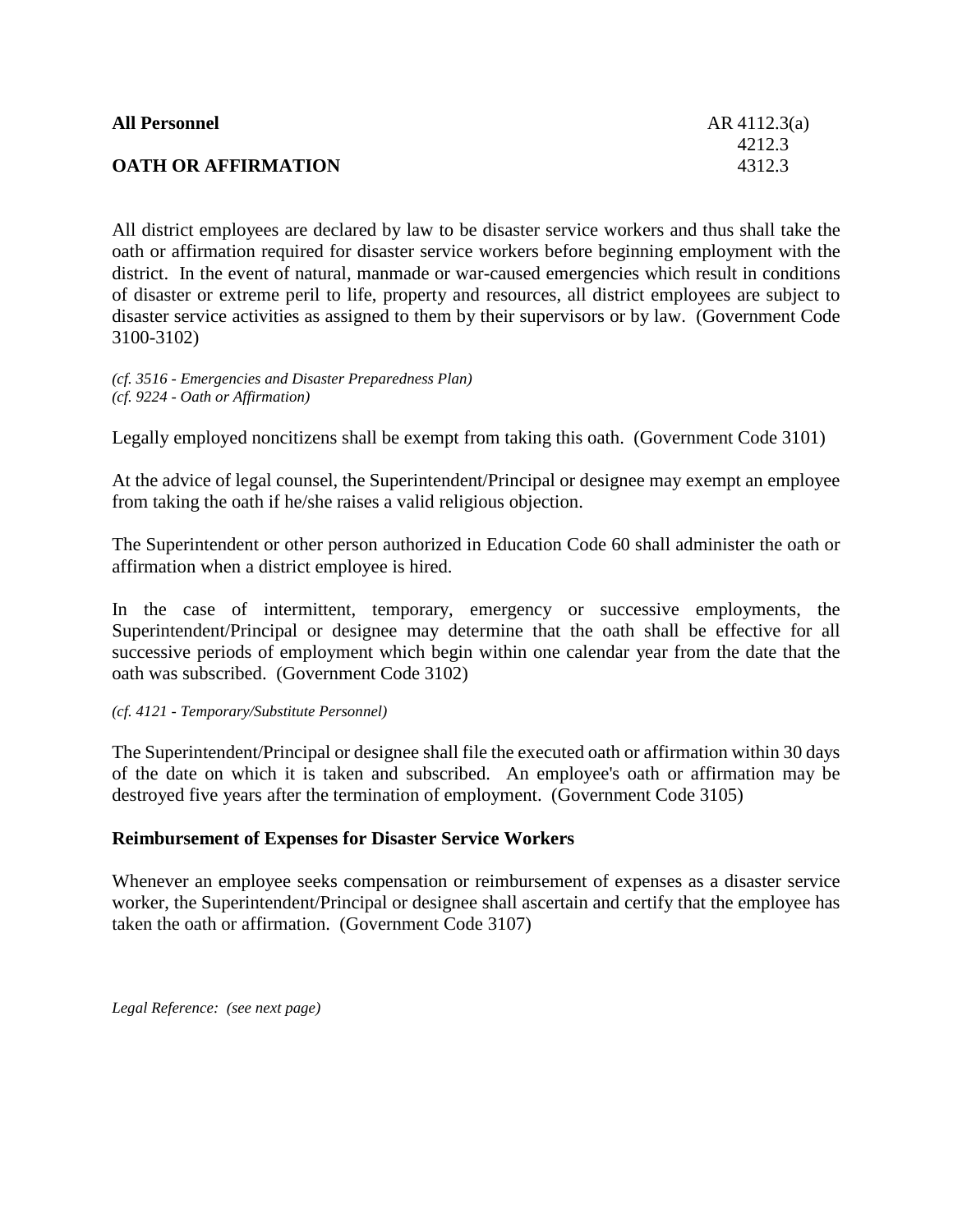AR 4112.3(b) 4212.3 4313.3

## **OATH OR AFFIRMATION** (continued)

*Legal Reference:*

*EDUCATION CODE 60 Persons authorized to administer and certify oaths 44334 Oath or affirmation required for credential 44354 Administration of oath required for credential GOVERNMENT CODE 3100-3109 Oath or affirmation of allegiance LABOR CODE 3211.9-3211.93a Disaster service, definitions for workers' compensation CALIFORNIA CONSTITUTION Article 20, Section 3 Oath of office COURT DECISIONS Chilton v. Contra Costa Community College District 55 Cal. App. 3d 544 (1976) Vogel v. County of Los Angeles (1967) 68 Cal. 2d 18, 22*

Regulation **CUDDEBACK UNION ELEMENTARY SCHOOL DISTRICT** approved: December 11, 2019 Carlotta, California